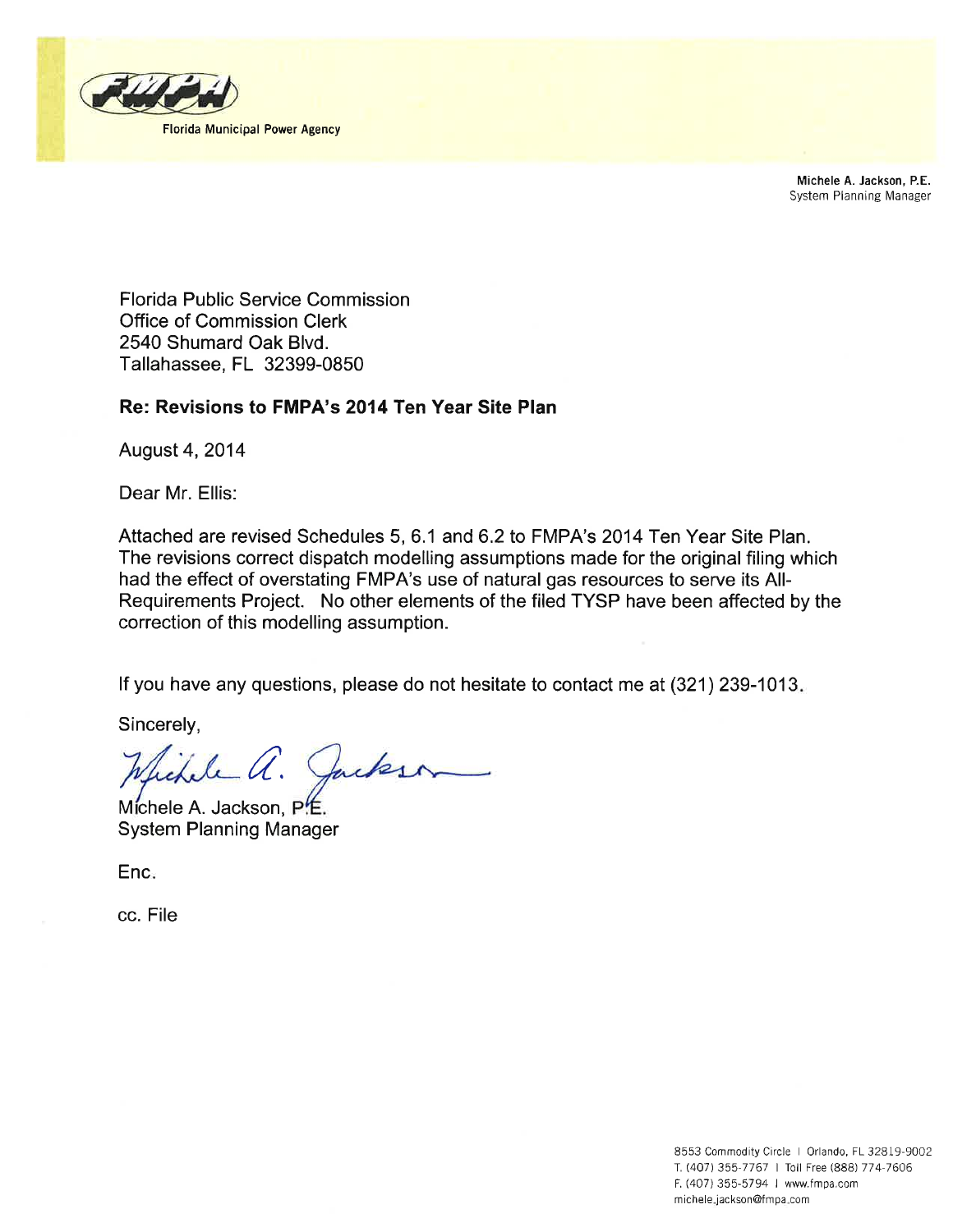|                | (1)                    | (2)                  | (3)                                      | (4)            | (5)            | $\overline{(6)}$         | (7)            | (8)            | (9)            | (10)         | (11)   | (12)           | (13)           | (14)           |
|----------------|------------------------|----------------------|------------------------------------------|----------------|----------------|--------------------------|----------------|----------------|----------------|--------------|--------|----------------|----------------|----------------|
| Line           |                        | Unit                 | Fuel                                     | Actual         |                |                          |                |                | Forecasted     |              |        |                |                |                |
| No.            | <b>Fuel Type</b>       | <b>Type</b>          | Units                                    | 2013           | 2014           | 2015                     | 2016           | 2017           | 2018           | 2019         | 2020   | 2021           | 2022           | 2023           |
| $\mathbf{1}$   | Nuclear <sup>[1]</sup> |                      | Trillion BTU                             | $\overline{7}$ | 3              | 3                        | 3              | 3              | $\mathbf{3}$   | $\mathbf{3}$ | 3      | 3              | 3              | 3              |
| $\overline{2}$ | Coal                   |                      | 000 Ton                                  | 317            | 356            | 346                      | 358            | 412            | 451            | 424          | 436    | 426            | 414            | 416            |
|                | Residual               |                      |                                          |                |                |                          |                |                |                |              |        |                |                |                |
| 3              |                        | Steam                | 000 BBL                                  |                | $\overline{2}$ | $\overline{2}$           | $\overline{2}$ | $\overline{2}$ |                | -1           |        | $\overline{2}$ | $\overline{2}$ | $\overline{2}$ |
| 4              |                        | CC                   | 000 BBL                                  |                |                |                          |                |                |                |              |        |                |                |                |
| 5              |                        | <b>CT</b>            | 000 BBL                                  |                |                |                          |                |                |                |              |        |                |                |                |
| 6              |                        | Total                | 000 BBL                                  |                | $\overline{2}$ | $\overline{2}$           | $\overline{2}$ | 2              | $\overline{1}$ | 1            |        | $\overline{2}$ | $\overline{2}$ | 2 <sup>1</sup> |
|                | <b>Distillate</b>      |                      |                                          |                |                |                          |                |                |                |              |        |                |                |                |
| $\overline{7}$ |                        | Steam                | 000 BBL                                  |                |                |                          |                |                |                |              |        |                |                |                |
| 8              |                        | $_{\rm CC}$          | 000 BBL                                  |                |                |                          |                |                |                |              |        |                |                |                |
| 9              |                        | <b>CT</b>            | 000 BBL                                  | $\pmb{0}$      | $\overline{2}$ | 3                        | 6              | $\overline{2}$ | $\overline{2}$ | $\pmb{0}$    |        | 3              | 3 <sup>1</sup> | $\overline{0}$ |
| 10             |                        | Total                | 000 BBL                                  | $\Omega$       | $\overline{2}$ | $\overline{3}$           | 6              | 2              | $\overline{2}$ | $\mathbf{0}$ |        | $\mathbf{3}$   | $\overline{3}$ | $\mathbf 0$    |
|                | <b>Natural Gas</b>     |                      |                                          |                |                |                          |                |                |                |              |        |                |                |                |
| 11             |                        | Steam                | 000 MCF                                  | 474            |                |                          |                |                |                |              |        |                |                |                |
| 12             |                        | cc                   | 000 MCF                                  | 31,454         | 29,481         | 32,571                   | 31,419         | 26,498         | 25,965         | 28,112       | 28,190 | 29,231         | 30,724         | 34,380         |
| 13             |                        | <b>CT</b>            | 000 MCF                                  | 443            | 854            | 982                      | 748            | 562            | 485            | 557          | 747    | 650            | 989            | 691            |
| 14             |                        | Total                | 000 MCF                                  | 32,371         | 30,336         | 33,553                   | 32,167         | 27,060         | 26,449         | 28,669       | 28,937 | 29,881         | 31,712         | 35,071         |
|                | Renewables [2]         |                      |                                          |                |                |                          |                |                |                |              |        |                |                |                |
| 15             |                        | <b>Biofuels</b>      | <b>Billion BTU</b>                       | 313            | 130            | 130                      | 130            | 130            | 130            | 130          | 130    | 130            | 130            | 130            |
| 16             |                        | <b>Biomass</b>       | <b>Billion BTU</b><br><b>Billion BTU</b> |                |                |                          |                |                |                |              |        |                |                |                |
| 17<br>18       |                        | Geothermal<br>Hyrdro | <b>Billion BTU</b>                       |                |                | $\overline{\phantom{a}}$ |                |                |                |              |        |                |                |                |
| 19             |                        | Landfill Gas         | <b>Billion BTU</b>                       | 157            | 178            | 164                      | 155            | 146            | 137            | 128          | 119    | 110            | 110            | 110            |
| 20             |                        | <b>MSW</b>           | <b>Billion BTU</b>                       |                |                |                          |                |                |                |              |        |                |                |                |
| 21             |                        | Solar                | <b>Billion BTU</b>                       |                |                |                          |                |                |                |              |        |                |                |                |
| 22<br>23       |                        | Wind<br>Other        | <b>Billion BTU</b><br><b>Billion BTU</b> |                |                |                          |                |                |                |              |        |                |                |                |
| 24             |                        | Total                | <b>Billion BTU</b>                       | 470            | 308            | 294                      | 285            | 276            | 267            | 258          | 249    | 240            | 240            | 240            |
|                |                        |                      |                                          |                |                |                          |                |                |                |              |        |                |                |                |
| 25             | Other                  |                      | Trillion BTU                             |                |                |                          |                |                |                |              |        |                |                |                |

**Schedule 5Fuel Requirements – All-Requirements Power Supply Project**

2014 Base TYSP Emiss X Stn no MR

[1] Nuclear generation is not part of the All-Requirements Project power supply. It is owned directly by some Project participants.

[2] Includes landfill gas consumed by FMPA's ownership share of the Stanton Energy Center as a supplemental fuel source, as well as bagasse consumed by U.S. Sugar

cogeneration facility in the production of power purchased by FMPA.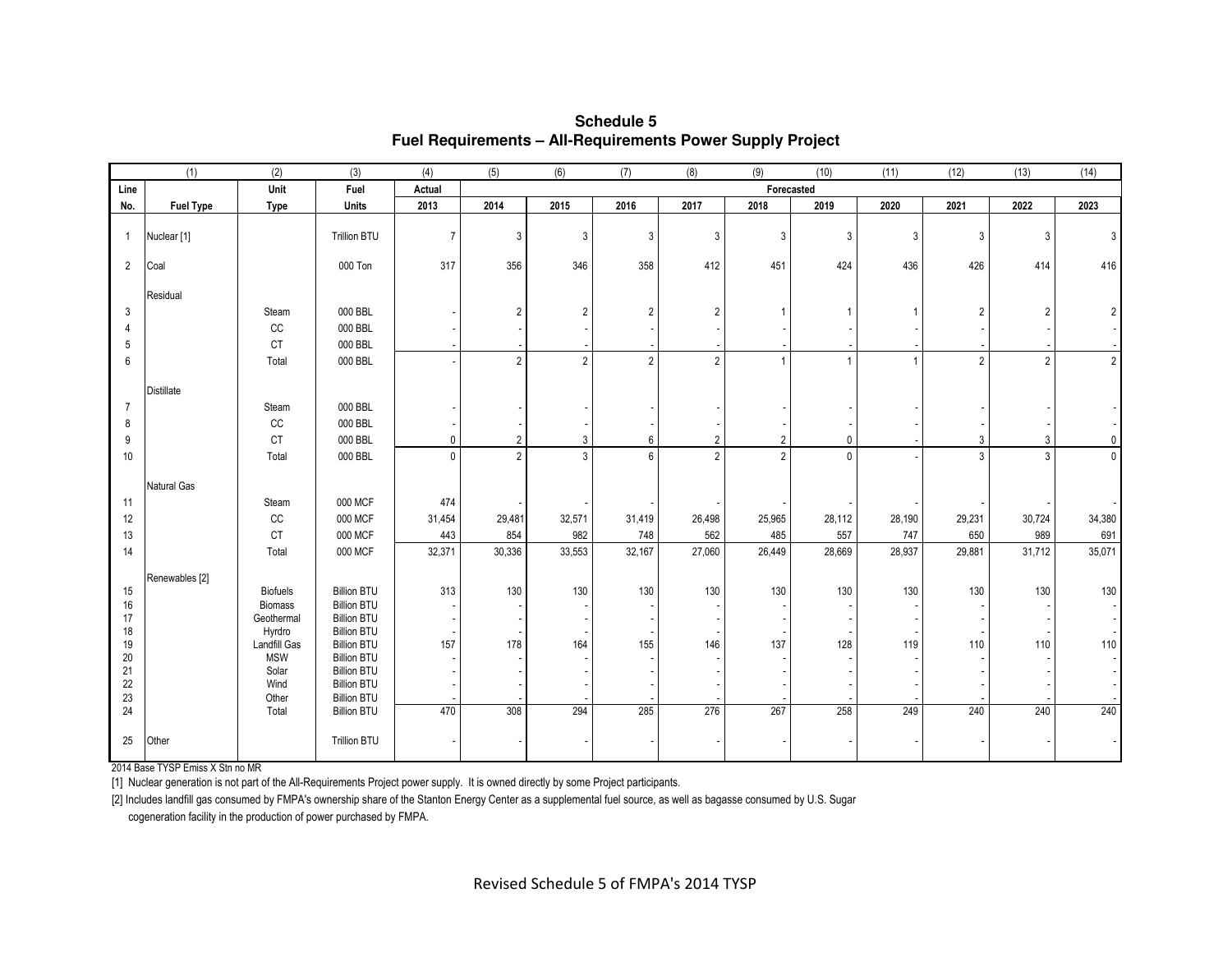|                | (1)                                      | (2)             | (3)   | (4)            | (5)   | (6)          | (7)          | (8)          | (9)   | (10)           | (11)         | (12)  | (13)  | (14)         |
|----------------|------------------------------------------|-----------------|-------|----------------|-------|--------------|--------------|--------------|-------|----------------|--------------|-------|-------|--------------|
| Line           | Prime                                    |                 |       | Actual         |       |              |              |              |       | Forecasted     |              |       |       |              |
| No.            | <b>Energy Source</b>                     | Mover           | Units | 2013           | 2014  | 2015         | 2016         | 2017         | 2018  | 2019           | 2020         | 2021  | 2022  | 2023         |
|                |                                          |                 |       |                |       |              |              |              |       |                |              |       |       |              |
| $\overline{1}$ | Annual Firm Inter-<br>Region Interchange |                 | GWh   |                |       |              |              |              |       |                |              |       |       |              |
|                |                                          |                 |       |                |       |              |              |              |       |                |              |       |       |              |
| $\overline{2}$ | Nuclear <sup>[1]</sup>                   |                 | GWh   | 618            | 287   | 286          | 270          | 287          | 286   | 270            | 288          | 287   | 270   | 287          |
| $\mathbf{3}$   | Coal                                     |                 | GWh   | 734            | 987   | 804          | 775          | 809          | 950   | 1,051          | 981          | 1,013 | 989   | 960          |
|                | Residual                                 |                 |       |                |       |              |              |              |       |                |              |       |       |              |
| 4              |                                          | Steam           | GWh   |                |       |              |              |              |       |                |              |       |       |              |
| 5              |                                          | cc              | GWh   |                |       |              |              |              |       |                |              |       |       |              |
| 6              |                                          | <b>CT</b>       | GWh   |                |       |              |              |              |       |                |              |       |       |              |
| $\overline{7}$ |                                          | Total           | GWh   |                |       |              |              |              |       |                |              |       |       |              |
|                | Distillate                               |                 |       |                |       |              |              |              |       |                |              |       |       |              |
| 8              |                                          | Steam           | GWh   |                |       |              |              |              |       |                |              |       |       |              |
| 9              |                                          | cc              | GWh   |                |       |              |              |              |       |                |              |       |       |              |
| 10             |                                          | <b>CT</b>       | GWh   | $\overline{2}$ | 0     | $\mathbf{1}$ | 1            | $\mathbf{3}$ | -1    | -1             | $\mathbf 0$  |       |       | $\mathbf{1}$ |
| 11             |                                          | Total           | GWh   | $\overline{2}$ | 0     | $\mathbf{1}$ | $\mathbf{1}$ | $\mathbf{3}$ |       | $\overline{1}$ | $\mathbf{0}$ |       |       | $\mathbf{1}$ |
|                | Natural Gas                              |                 |       |                |       |              |              |              |       |                |              |       |       |              |
| 12             |                                          | Steam           | GWh   |                |       |              |              |              |       |                |              |       |       |              |
| 13             |                                          | cc              | GWh   | 4,501          | 3,680 | 4,121        | 4,362        | 4,206        | 3,711 | 3,586          | 3,904        | 3,874 | 4,073 | 4,251        |
| 14             |                                          | <b>CT</b>       | GWh   | 25             | 39    | $72\,$       | 83           | 61           | 45    | 40             | 46           | 64    | 54    | 85           |
| 15             |                                          | Total           | GWh   | 4,527          | 3,719 | 4,192        | 4,445        | 4,267        | 3,756 | 3,626          | 3,950        | 3,938 | 4,127 | 4,336        |
| 16             | <b>NUG</b>                               |                 | GWh   |                |       |              |              |              |       |                |              |       |       |              |
|                | Renewables [2]                           |                 |       |                |       |              |              |              |       |                |              |       |       |              |
| 17             |                                          | <b>Biofuels</b> | GWh   | 31             | 13    | 13           | 13           | 13           | 13    | 13             | 13           | 13    | 13    | 13           |
| 18             |                                          | <b>Biomass</b>  | GWh   |                |       |              |              |              |       |                |              |       |       |              |
| 19             |                                          | Geothermal      | GWh   |                |       |              |              |              |       |                |              |       |       |              |
| 20             |                                          | Hyrdro          | GWh   |                |       |              |              |              |       |                |              |       |       |              |
| 21             |                                          | Landfill Gas    | GWh   | 15             | 17    | 15           | 14           | 14           | 13    | 12             | 11           | $10$  | 10    | $10\,$       |
| 22             |                                          | <b>MSW</b>      | GWh   |                |       |              |              |              |       |                |              |       |       |              |
| 23             |                                          | Solar           | GWh   |                |       |              |              |              |       |                |              |       |       |              |
| 24             |                                          | Wind            | GWh   |                |       |              |              |              |       |                |              |       |       |              |
| 25             |                                          | Other           | GWh   |                |       |              |              |              |       |                |              |       |       |              |
| 26             |                                          | Total           | GWh   | 46             | 30    | $28\,$       | 27           | 27           | 26    | $25\,$         | 24           | 23    | 23    | 23           |
| 27             | Interchange                              |                 | GWh   | 207            | 856   | 664          | 424          | 624          | 1,075 | 1,199          | 1,014        | 1,071 | 996   | 879          |
| 28             | Net Energy for Load [3]*                 |                 | GWh   | 6,133          | 5,880 | 5,975        | 5,942        | 6,016        | 6,094 | 6,172          | 6,258        | 6,332 | 6,408 | 6,488        |
|                |                                          |                 |       |                |       |              |              |              |       |                |              |       |       |              |

**Schedule 6.1Energy Sources (GWh) – All-Requirements Power Supply Project**

[1] Nuclear generation is not part of the All-Requirements Project power supply. It is owned directly by some Project participants.

[2] Includes power purchased from U.S. Sugar cogeneration facility and power generated from FMPA's ownership share of the Stanton Energy Center using landfill gas.

[3] Includes Bulk Electric System transmission losses.

\* Totals may not add exactly due to rounding.